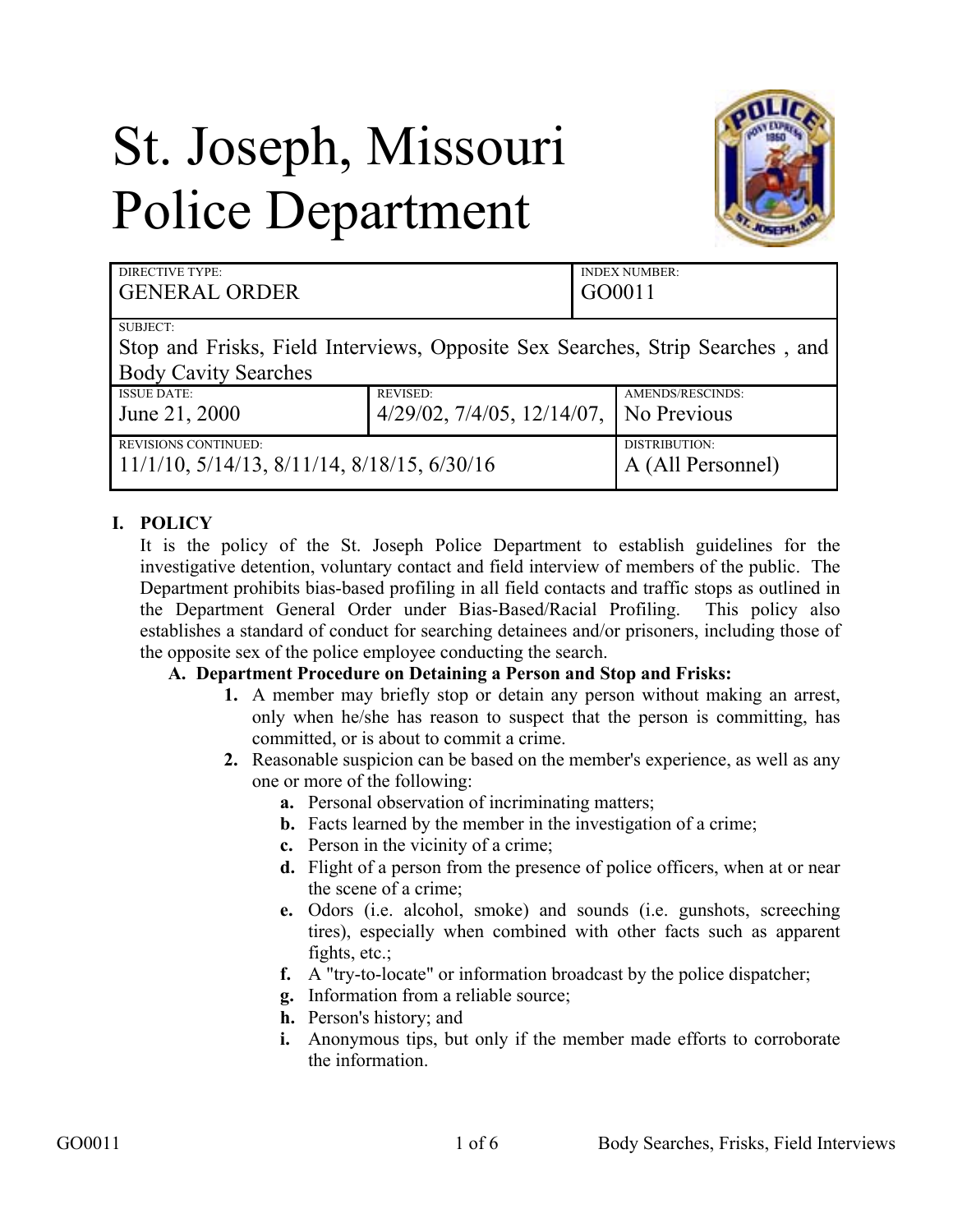- **3.** The brief stop or detention may take place even though there is no probable cause for an arrest at that time. Members may ask the person's name, address, business at hand, where he/she is going, and other pertinent information. **NOTE:** A person's refusal to provide his/her name, address, and business at hand is not a chargeable offense; however, it does add to a member's reasonable suspicion.
- **4.** Reasonable suspicion for detainment should be documented in an incident report or on a Field Interview Contact report (FIC). Extremely brief detentions, such as in cases of misidentification, may be documented by call disposition information entered by a Communications Dispatcher or in call notes by an officer. This does not preclude an officer from interviewing/FIC'ing any person on a voluntary basis, however interviewees under these circumstances are free to leave at any time unless reasonable suspicion is attained. Voluntary FIC's where no information is obtained may be documented in call notes. All other FIC's shall be documented in a Field Interview Contact report.
- **5.** Frisking a Person:
	- **a.** Definition of Frisk- A carefully limited search of the outer clothing of a person for the purpose of detecting a weapon. It must be based on reasonable suspicion that criminal activity is afoot, and that the person in question is presently armed or dangerous.
	- **b.** A member may frisk (pat down the outer clothing of) a person for a weapon when he/she has additional reasonable suspicion to believe that the person may be armed or dangerous. Officer safety alone will not be considered reasonable suspicion to conduct a frisk. Other factors must be present (i.e. quick movements by the person, time and place of stop, member's experience, unusual conduct of the person).
	- **c.** Persons to be frisked under the above lawful conditions should be handcuffed (even if only temporarily) prior to the search.
	- **d.** The examination may not exceed a frisk unless what is reasonably believed to be a weapon is discovered. Only then may the pockets or concealment areas of the clothing be entered with the member's hands for the purposes of extracting what he/she reasonably believes to be a weapon.
		- **1)** Members of the opposite sex from that of the detainee shall request that a same sex member respond to the scene to conduct any searches or frisks, and shall wait for his/her arrival.
		- **2)** Other exceptions will be allowed when limited, extenuating circumstances would prevent waiting for a same sex member to arrive, or when a member of the same sex is not in service or available. If such extenuating circumstances necessitate a member checking concealment areas on a person of the opposite sex, the member will do so by using the knife-edge of the hand, moving it along the concealment areas of the body.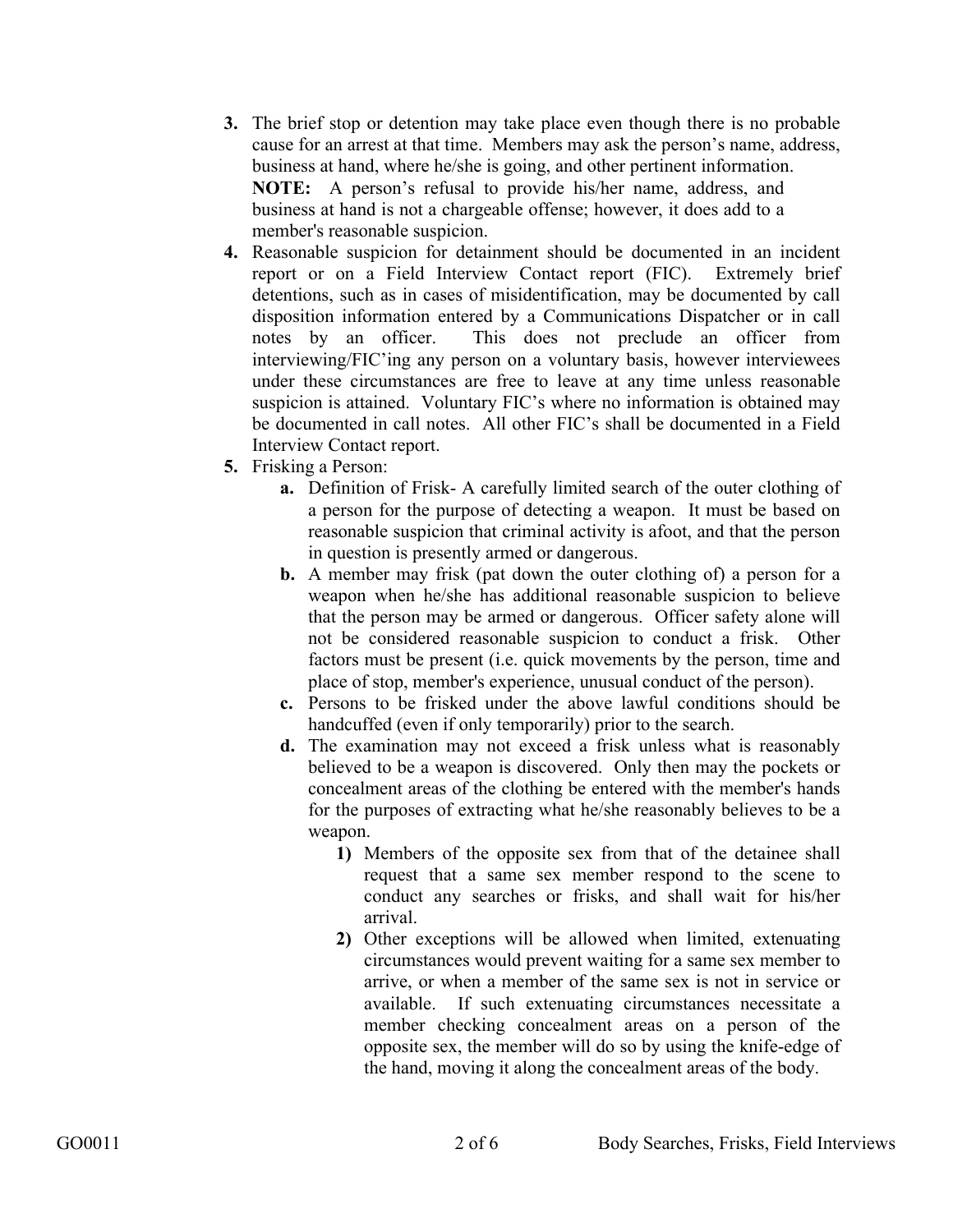- **3)** If during the course of the frisk, the member comes into contact with objects immediately recognizable as contraband, he/she shall seize the contraband and may arrest the person. This exception is called the "plain touch exception". If the member can immediately recognize the object as contraband without squeezing, sliding, or manipulating the object, this will be considered "plain touch".
- **4)** A member may seize items that are immediately apparent as contraband, or fruits or instrumentalities of a crime, which are in plain view on a person.
- **5)** A member conducting a stop and questioning may not conduct a general exploratory search for evidence of criminal activity, unless consent was given or probable cause established.
- **6)** When a member has additional, reasonable suspicion to believe that the occupant of a vehicle may be armed, he/she may frisk the person and conduct a limited search of the vehicle passenger compartment (including areas readily accessible from the passenger compartment) where a weapon may be placed or hidden.
- **7)** A concealed weapon possession charge will not be brought against a person unless the circumstances violate current state concealed carry law (RSMo. 571.010 to 571.121).
- **8)** If extenuating circumstances exist, a "frisk" search may go beyond the parameters listed in this General Order, and the incident and justification shall be fully documented and forwarded to the appropriate Watch and Division Commander, as well as the Chief of Police.

### **B. Custodial Searches**:

- **1.** The search will be conducted in accordance with state/federal or other applicable laws.
- **2.** Custodial prisoners shall be handcuffed prior to searching.
- **3.** A lawfully arrested person should be searched for the purpose of seizing any weapon (readily capable of lethal force) or contraband (which might be used to resist arrest or effect escape), or for the purpose of seizing any evidence that might be destroyed, in which case prior verbal approval or written consent to search is not necessary.
- **4.** Members of the opposite sex from that of the arrestee, shall request that a same sex member respond to conduct the search. The arrestee shall be immobilized and under surveillance until the same sex member arrives.
- **5.** Only in limited, extenuating circumstances (i.e. a same sex member is not available or circumstances prevent waiting for a same sex member to arrive) will opposite sex members be allowed to conduct a search. Such a search shall be conducted in accordance with the following methods:
	- **a.** A member will inspect pockets by inserting his/her hand in same, palm out, and removing any items, as necessary, for inspection.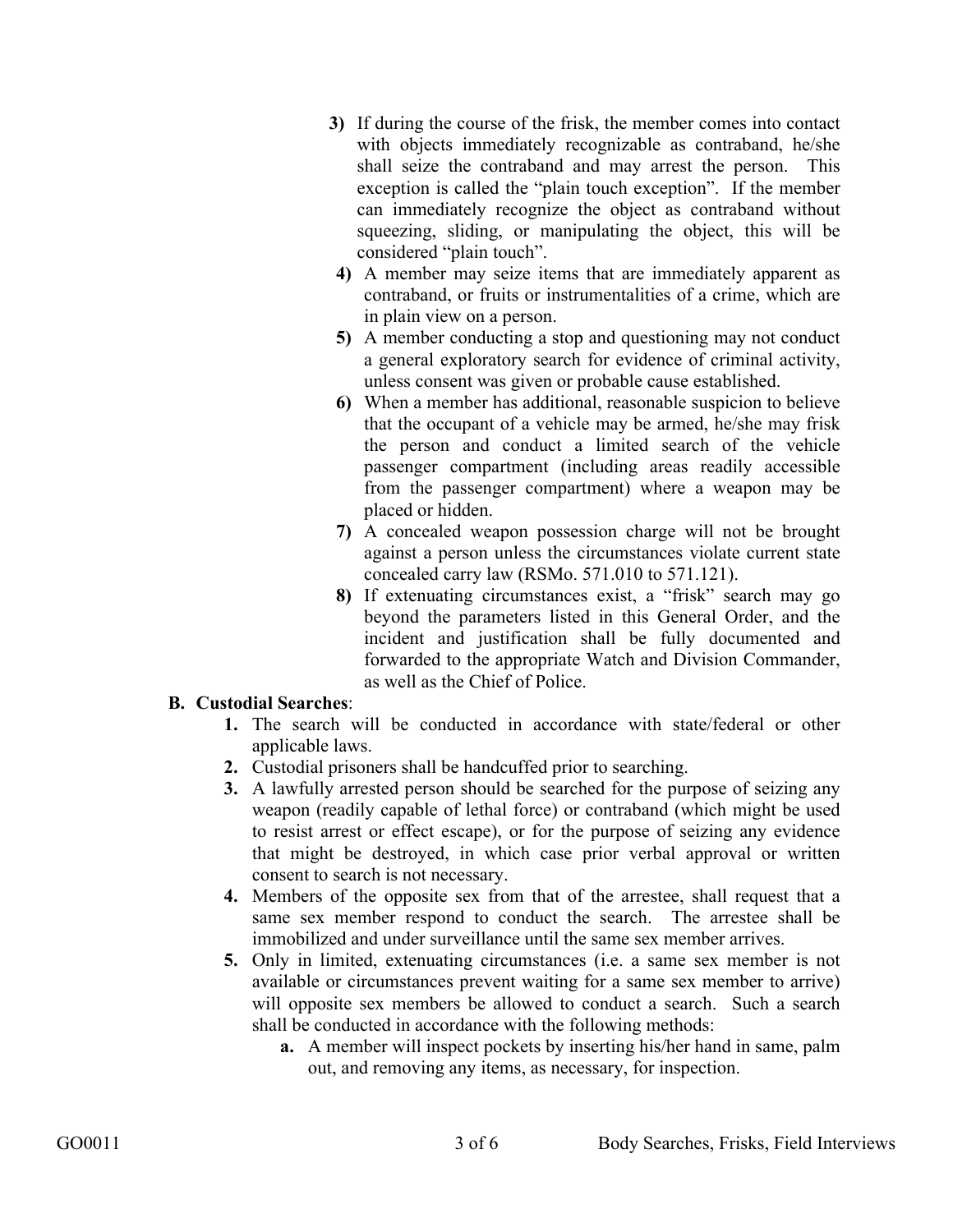- **b.** A member of the opposite sex may search concealment areas about the body, only if necessary due to the presence of a weapon, by using the knife edge of the hand, moving it along the concealment areas of the body.
- **c.** Another member shall stand witness to the search.
- **6.** The mere presence of a companion with the arrestee is not enough to establish probable cause to believe the companion is an accomplice. Therefore, a search of the companion is not permissible unless an independent basis exists. The member must be prepared to testify to precisely what it was that supported his/her belief that a companion was involved in a violation of the law, thereby permitting the search.
- **7.** A custodial search will be conducted on all arrests. Members are advised to limit search activity to that which is absolutely necessary. Members of the same sex shall search areas of the groin, breasts, or undergarments of the arrestee, attempting to minimize clothing movement in the areas aforementioned, when appropriate. Such searches shall be conducted in the field or at the Booking Desk. "Same sex" members of the St. Joseph Police Department or the Buchanan County Sheriff's Department may assist in such custodial searches.
- **8.** All personal property taken from an arrestee during the Booking process may be carefully scrutinized for the purpose of inventory. This includes any and all closed containers, briefcases, purses, bags, etc., for the purpose of determining their content. All property held for safekeeping shall be documented on the appropriate forms. Contraband and other illegal substances shall be recovered and processed according to the procedures described in the Department General Orders under Evidence and Booking Desk Procedure.

### **II. POLICY ON STRIP AND BODY CAVITY SEARCHES**

The St. Joseph Police Department hereby establishes a policy for conducting strip searches and body cavity searches of prisoners in the custody of the Department.

### **A. Definitions:**

- **1. Strip Search:** The removal or rearrangement of some or all of the clothing of a person so as to permit an inspection of the genitals, buttocks, anus, breasts, or undergarments of such person, including, but not limited to, inspections conducted visually, manually, or by means of any physical instrument.
- **2. Body Cavity Search:** The inspection of a person's anus or genitalia, including, but not limited to, inspections conducted visually, manually, or by means of any physical instrument. Such a search is intrusive to the human body.

### **B. Restrictions:**

**1.** No person arrested or detained for a traffic offense or an offense which does not constitute a felony may be subject to a strip search or a body cavity search by any Department member unless there is probable cause to believe that such person is concealing a weapon, evidence of a crime, or contraband.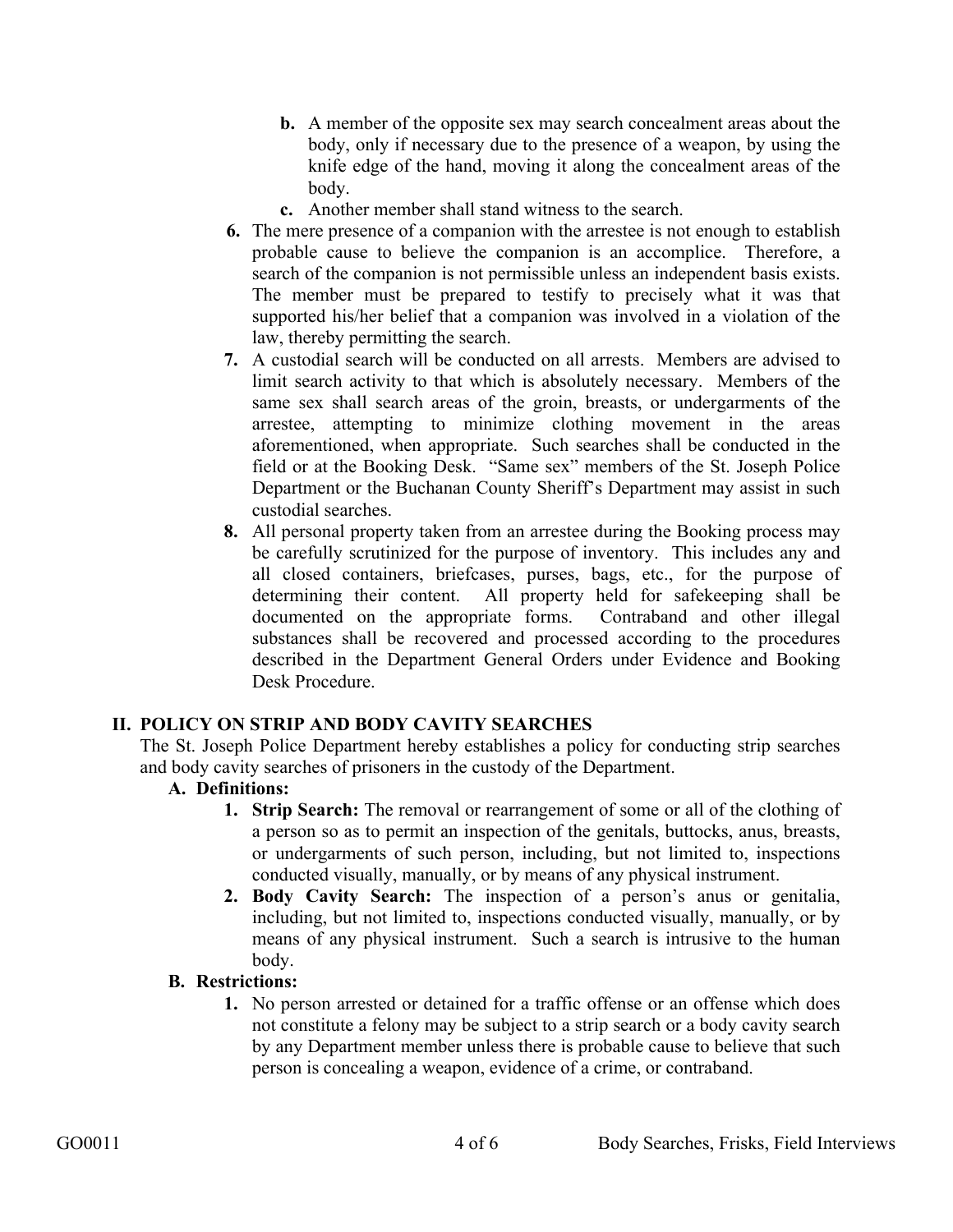### **C. Procedure On Strip and Body Cavity Searches**

- **1.** All strip searches must be approved in writing by a police supervisor if not executed pursuant to a duly executed search warrant.
- **2.** All strip searches should be conducted at the Law Enforcement Center, unless exigent circumstances exist.
- **3.** All strip searches conducted by members of the Department shall be performed by two members of the same sex as the person being searched, one being a commissioned officer. The search shall be conducted on premises where the search cannot be observed by any other person(s), except for the persons physically conducting the search. Nothing herein shall be interpreted to prohibit a readily available person from being present at the request and consent of the person being searched (i.e. a parent of a juvenile being strip searched while at the parent's house or a specific law enforcement officer requested to be present).
- **4.** A body cavity search of a person detained or arrested may only be conducted pursuant to a duly executed search warrant, under sanitary conditions, and by a physician at a medical facility.

**NOTE:** *Exigent circumstances, such as the suspect placing illegal narcotics or contraband into his/her mouth, do not require obtaining a search warrant due to the probability of the subject swallowing the evidence, and requires the need for immediate action.* 

- **5.** All strip and body cavity searches shall be noted in the member's report, which shall include:
	- **a.** Location of the search;
	- **b.** Name(s) of the person(s) conducting the search;
	- **c.** Name(s) of all persons present;
	- **d.** Name of the Supervisor/Judge authorizing the search;
	- **e.** Supervisors written permission/search warrant information; and
	- **f.** Justification for the search.
- **6.** All body cavity search reports shall have a copy of the Search Warrant attached.
- **7.** A search warrant return will be given to the person who was searched on a body cavity search.
- **8.** Supervisor Responsibility- Strip and Body Cavity Searches:
	- **a.** A first line supervisor will verify that a probable cause standard has been met before he/she authorizes any strip search, and will notify the appropriate Watch or Division Commander prior to carrying out such a search;
	- **b.** A first line supervisor will contact the appropriate Watch or Division Commander, as well as the Chief of Police, when a body cavity search is being considered;
	- **c.** Supervisors will ensure that members have applied for the proper search warrant before any body cavity search is conducted, and that the person to be searched has been transported to a proper medical facility; and